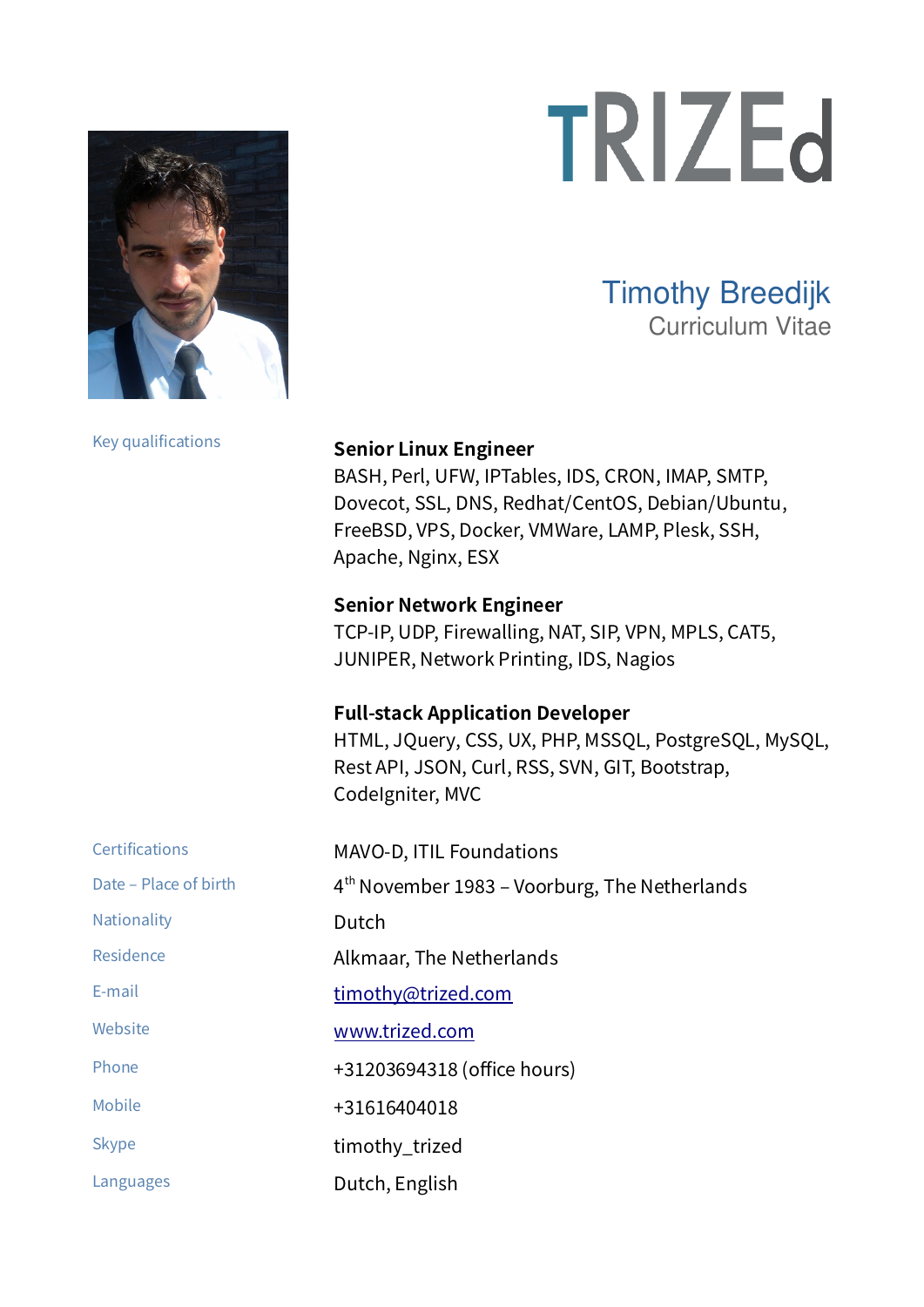# Sept 2018 – present **TRIZEd**

Business owner, Frontend/Backend Developer, Linux Engineer

TRIZEd specializes in Linux engineering and application life-cycle management. We usually work on projects that require a combination of specialized hosting skills and a deep knowledge of application development. Over the years this has resulted into a unique technology that successfully assists in cleaning and collecting large amounts of data from different sources and correlating these into actionable and usable datafeeds into other applications and systems via secure REST API communications.

Corporate Vision - The 6th Technology Innovator Awards 2021 awarded TRIZEd **Best Application Development Hosting Solutions – Amsterdam**

EU Business News – Benelux Enterprise Awards 2021 awarded TRIZEd **Most innovative Application Development Services - Amsterdam**

#### Aug 2015 – Jun 2017

## **DTX bv** Frontend/Backend Developer, Linux Engineer

DTX is a company that is mainly focussed around using Microsoft cloud technology. However they also maintain a CodeIgniter based application written many years ago that was being hosted on a old VPS. The way some essential parts of the application were designed and also the age of the application made it somewhat difficult to managed. I helped to change this application and make it compatible with the Microsoft cloud. I also created a solution for the back-end so that administrating the application was much faster and more convenient.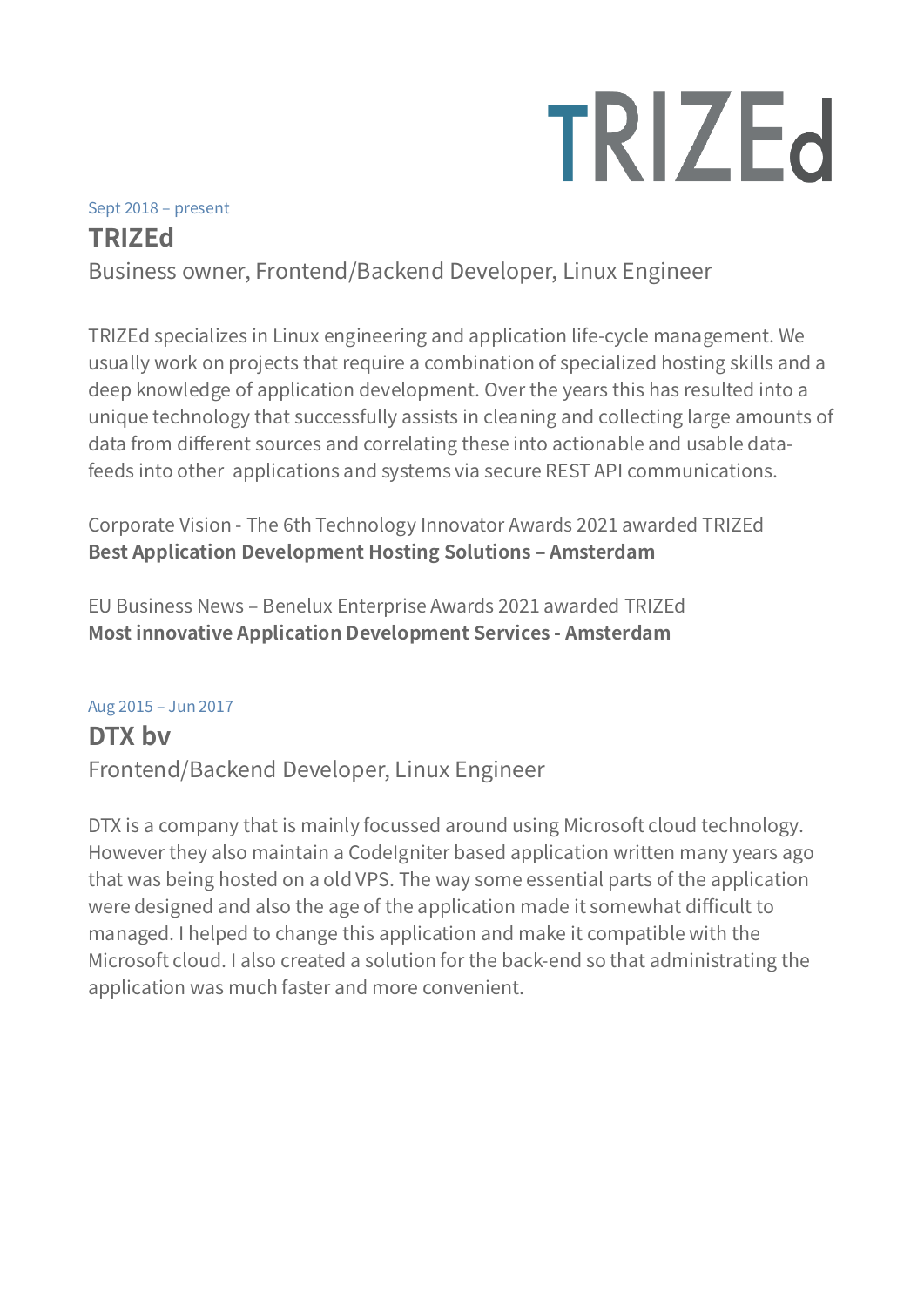## Jan 2015 – Jul 2015 **Pentana Solutions**

Infrastructure Engineer

I helped straighten out the physical network in the Hilversum office and prepare the office to become the NOC for their operations in Europe. I also was tasked to resolve local network issues with for example the VOIP solution, printing facilities and support the network users and application developers in the office with any other issues. I assisted redeploying their office network wiring upgrading it from CAT5 to CAT6 and replaced the networks core Juniper HA switches. I also helped resolve the MPLS communication issues and realised a pro-active monitoring solution.

Sep 2012 – Aug 2014

### **Uniserver Internet BV**

Senior System Engineer Linux, PaaS

Helped design, maintain, service, build and modify complex Linux based hosting solutions/servers for customers. From shared Plesk hosting environments to the ESX virtualisation platform and building custom cluster server configurations to investigating/resolving hacking situations. I also helped to implement a pro-active monitoring system safeguarding the many VPS hosted at the company.

#### Jan 2008 – Aug 2012

### **REVIBE Designs**

Frontend/Backend Developer, Linux Engineer

I developed unique website designs for clients, built on top of the SimpleCMS system that we created in-house, which would allow to manipulate the text and images on without compromising on the design of the website. In these days this sounds pretty normal, but back in these days there was only one flavour of CMS and it made most websites look the same. REVIBE Designs also would take care of your company logo and corporate identity to match your website.